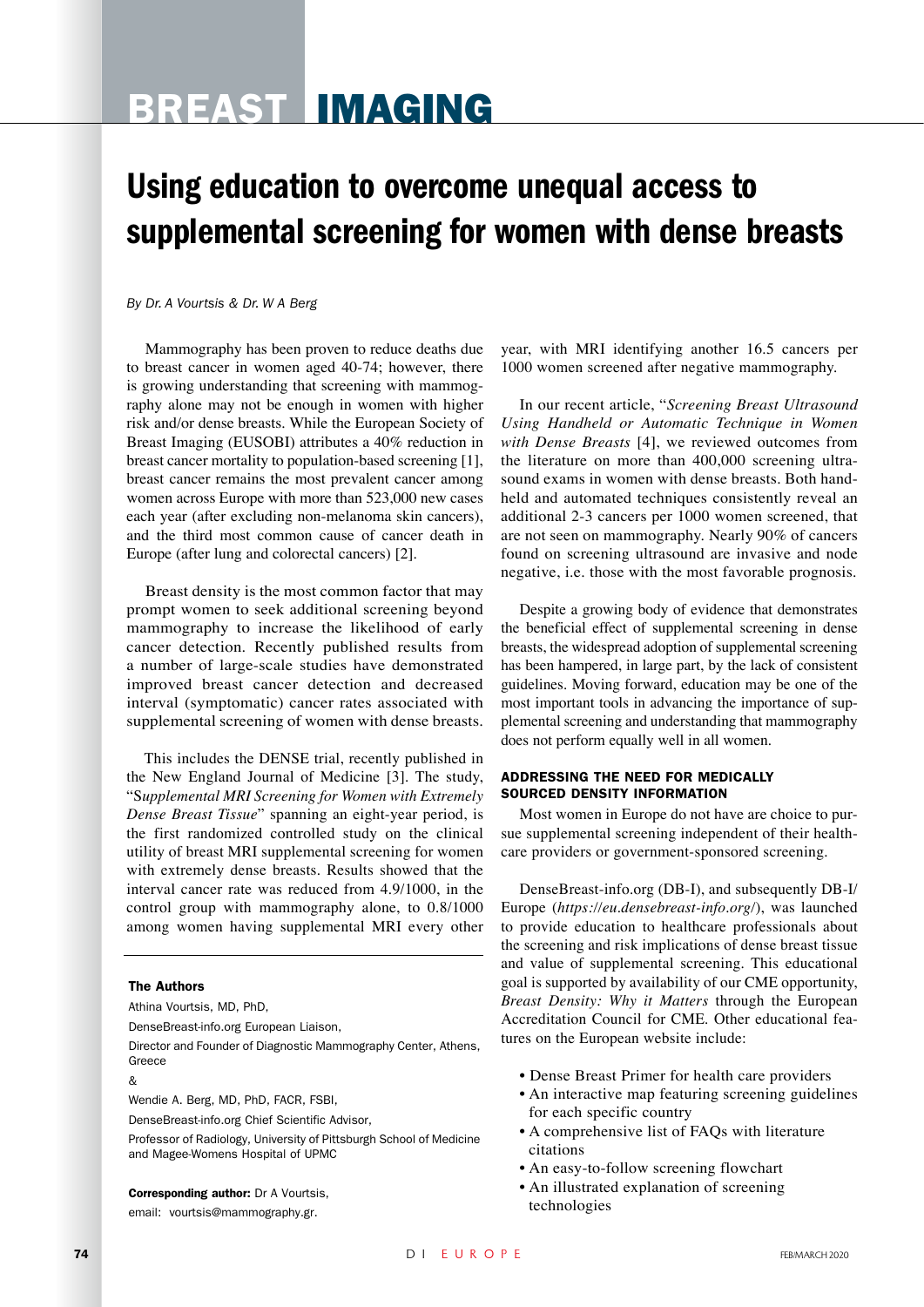Healthcare professionals need to know that having dense breasts is a normal condition that is found in 40% of European women age 40-74 years old. Compared to women with predominantly fatty breasts, women with heterogeneously dense and extremely dense breasts (BI-RADS category C or D respectively) have a 2-fold and 4-fold relative risk of developing invasive breast carcinomas respectively [5]. More importantly, breast density hampers the detectability of breast cancer on mammography due to its "masking effect." This significantly decreases both the sensitivity and specificity of mammography. Cancers are more likely to present due to symptoms after a normal mammogram in women with dense breasts ("interval cancers") and may be detected later with worse prognosis. Mammography alone may not be adequate screening in such women. Due to its clinical importance, breast density has been incorporated into the Tyrer-Cuzick (IBIS v.8) and Breast Cancer Surveillance Consortium risk models that are used to determine which women are at high risk and should have MRI or consider risk-reducing medications, respectively.

#### UNEQUAL ACCESS TO SUPPLEMENTAL SCREENING

Nearly all European countries offer national breast cancer screening programs to comply with the *European Guidelines for Quality Assurance in Breast Cancer Screening and Diagnosis* [6]. However, there is variation in both the reporting of breast density to medical providers and the implementation of risk-stratified screening. This lack of consistent European-wide guidelines results in unequal access to supplemental screening – with the potential for sub-standard care. Two countries that stratify screening based on

#### Comparative Analysis Sample - National Breast Screening Guidelines in Europe

| Country             | Age to Start/<br>Stop | Recommended<br><b>Screening Interval</b> | <b>Breast Density in</b><br><b>Medical Mammography</b><br>Reports<br>(BI-RADS categories used) | <b>Screening Guidelines on Dense Breasts</b>                                                                                                  |
|---------------------|-----------------------|------------------------------------------|------------------------------------------------------------------------------------------------|-----------------------------------------------------------------------------------------------------------------------------------------------|
| Austria             | $45^a/69^a$           | Every 2 years                            | Yes                                                                                            | Screening ultrasound is standard in addition to<br>mammography in women with heterogeneously<br>dense or extremely dense breasts.             |
| Cyprus              | 50/69                 | Every 2 years                            | Yes                                                                                            | If breasts are heterogeneously or extremely dense, ultrasound<br>beginning 6 months after the screening mammogram and<br>continuing annually. |
| France              | 50/74                 | Every 2 years                            | Yes                                                                                            | Supplemental ultrasound is recommended in women with<br>heterogeneously and extremely dense breasts.                                          |
| Germany             | 50/69                 | Every 2 years                            | No                                                                                             | No national guidelines.                                                                                                                       |
| Greece <sup>b</sup> | 40/72                 | Annual                                   | Yes                                                                                            | Opportunistic screening: Most centers offer supplemental<br>ultrasound to women with dense breasts.                                           |
| United<br>Kingdom   | 50/70 <sup>c</sup>    | Every 3 years                            | No                                                                                             | No national guidelines.<br>@2020 DenseBreast-info.org                                                                                         |

<sup>a</sup> Opt-in possible to begin at age 40; opt-in also possible to continue after age 69

<sup>b</sup> No national screening program; opportunistic screening only

<sup>c</sup> Women over age 70 may self-refer

For additional information about screening guidelines by country, please visit the European interactive map at DenseBreast-info.org

Table 1. DB-I/Europe's Screening Guidelines' chart and interactive map (excerpted above) provide information on five key data points: Screening Process, Screening Technologies, Breast Density Notification, Payment/Reimbursement and High-Risk Screening. https://eu.densebreast-info.org/. Table ©2020 DenseBreast-info.org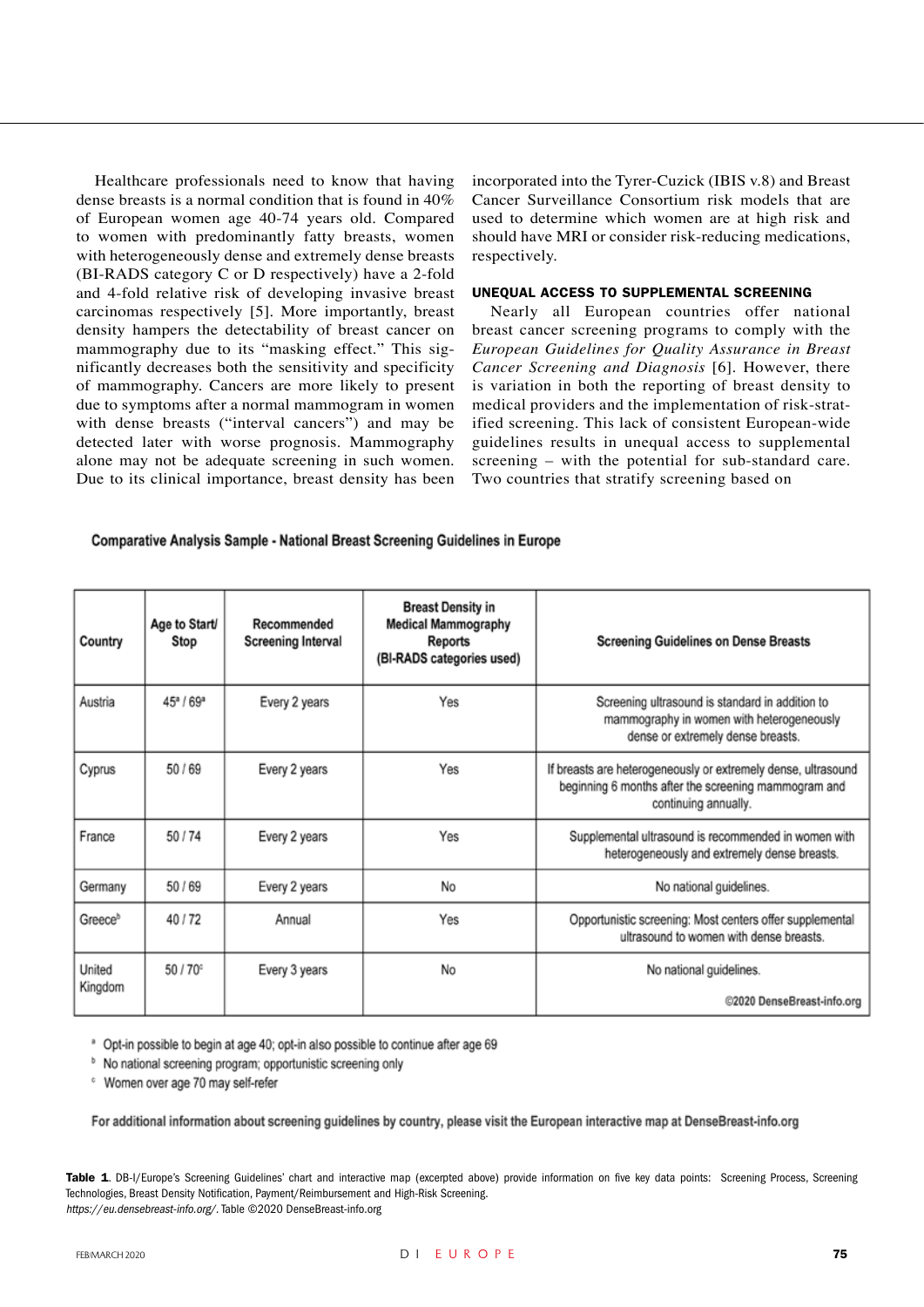breast density are France and Austria where women with heterogeneously or extremely dense breasts are routinely offered supplemental physician-performed US screening.

#### "Request for Density" Template

However, in the UK, breast density is not part of data collection in the UK national breast screening programme; therefore it is neither recorded, nor reported. Cheryl Cruwys, DB-I's European Education Coordinator, is English but currently lives in France where breast density composition is included in mammography screening reports. As she was frequently contacted by UK women concerned about their breast health and breast density, Cheryl developed the 'Request for Density' template (*[clickable here](https://eu.densebreast-info.org/)*) to provide an educational, communication

tool between patients and radiologists to encourage informed conversations. [Figure 1, overleaf]. Following a small trial, feedback was positive; breast radiologists responded,

*"... DB-I/Europe (https://eu.densebreast-info.org) is the only breast density educational website developed specifically for European medical healthcare professionals..."*

providing womens' breast density compositions and offering to answer any further questions. Some women who were informed that their breasts were BI-RADS category C/D pursued discussions with their imaging experts to discuss their screening options.

Opportunistic mammography exists in some countries either as the sole screening system or in addition to the national breast screening program. In opportunistic screening, women are advised by their physician or they decide on their own to have a screening mammogram, and programmatic results are not officially monitored. In these countries, access and implementation of breast density reporting and supplemental screening is ad hoc – left to the discretion of individual physicians or imaging practices.

Dr Vourtsis comments: "While there is no national screening program in Greece, I believe it is important for women to have ongoing screening, which is why I have always performed an individualized approach to breast evaluation in my practice. Throughout the years, I have informed my patients about their breast composition and the potential benefits of supplemental screening".

#### Beyond Mammography: Where do We Go from Here?

Mammography remains the primary screening method for breast cancer as it is proven to reduce breast cancer mortality. However, we also know that not all women benefit equally and women with high breast density are at high risk for interval cancers due to the reduced sensitivity of screening mammography. As breast imaging professionals, we have a responsibility to investigate any and all methods of improving screening and reducing interval cancers.

Launched in October 2018 in conjunction with publication of the European Radiology article, *Breast Density Implications and Supplemental Screenin*g, [7] DB-I/Europe (*https://eu.densebreast-info.org*) is the only breast density educational website developed specifically for European medical healthcare professionals. We continue to focus on raising awareness through coalition building and social media support from European Federation of Radiographer's Societies, Society/College of Radiographers, European Society of Radiology, eCancer and various patient breast-cancer groups.

At the time of launch, 14 Education Ambassadors represented 11 countries, including Austria, Croatia, Cyprus, France, Germany, Greece, Italy, Serbia, Spain,

and United Kingdom. We have since expanded to include Iceland, Lithuania, Norway, Portugal, and Turkey. We will continue to add country-specific screening information

and advance education to the medical community in order to set a standard of care for screening women with dense breasts.

Working with the European Education Ambassadors and other thought leaders throughout Europe, we are creating a European Coalition for breast density working to establish clear and consistent guidelines that ensure high quality breast cancer screening. Such screening should be consistently and equitably accessible across Europe.

#### **REFERENCES**

- 1. Sardanelli F, Aase HS, Álvarez M et al. Position paper on screening for breast cancer by the European Society of Breast Imaging (EUSOBI) and 30 national breast radiology bodies from Austria, Belgium, Bosnia and Herzegovina, Bulgaria, Croatia, Czech Republic, Denmark, Estonia, Finland, France, Germany, Greece, Hungary, Iceland, Ireland, Italy, Israel, Lithuania, Moldova, The Netherlands, Norway, Poland, Portugal, Romania, Serbia, Slovakia, Spain, Sweden, Switzerland and Turkey, Eur Radiol (2016). doi:10.1007/s00330-016-4612-z
- 2. Ferlay J, Colombet M, Soerjomataram I, et al. Cancer incidence and mortality patterns in Europe: Estimates for 40 countries and 25 major cancers in 2018. Eur J Cancer 2018; 103: 356-387
- 3. Bakker MF, de Lange SV, Pijnappel RM, et al. Supplemental MRI Screening for Women with Extremely Dense Breast Tissue. N Engl J Med 2019; 381: 2091-2102
- 4. Berg WA & Vourtsis A. Screening Breast Ultrasound Using Handheld or Automated Technique in Women with Dense Breasts J Breast Imaging, 2019; 1(4): 283. doi:10.1093/jbi/wbz055
- 5. McCormack VA & dos Santos Silva I. Breast density and parenchymal patterns as markers of breast cancer risk: a meta-analysis. Cancer Epidemiol Biomarkers Prev 2006; 15: 1159-1169
- 6. Perry N, Broeders M, de Wolf C, Törnberg S, Holland R, von Karsa L. European guidelines for quality assurance in breast cancer screening and diagnosis. Fourth edition-summary document. Ann Oncol. 2008; 19(4): 614-22.
- 7. Vourtsis A & Berg WA. Breast density implications and supplemental screening. Eur Radiol. 2019; 29(4): 1762-1777. doi: 10.1007/s00330- 018-5668-8